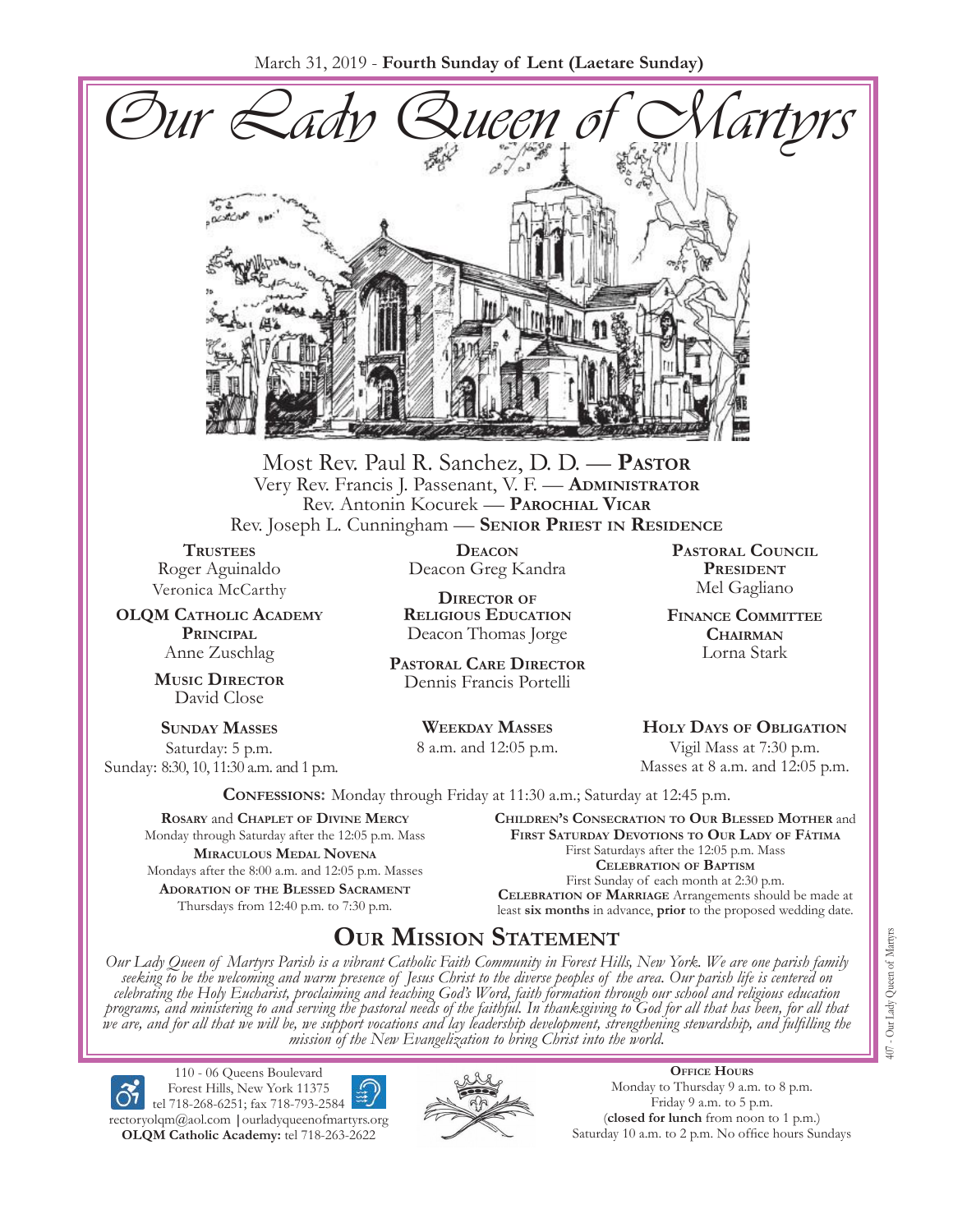### **Our Lady Queen of Martyrs** - Forest Hills, New York

### **Masses for the Week**

*Saturday, March 30*  **8 a.m.** Luis Alicea **12:05 p.m***.* Mrs. Maria Vitale **5 p.m***.* Deceased member of the Clarke and Chow families

*Sunday, March 31* 

**10 a.m. Family Mass celebrated for the parishioners of Our Lady Queen of Martyrs**

*Children's Liturgy of the Word* 

*Monday, April 1*  **8 a.m.** Ivan Mrosovsky **12:05 p.m.** Manuela Miguel

*Tuesday, April 2*  **Saint Francis of Paola 8 a.m.** John S. DeBiase **12:05 p.m***.* Robert DeBlasio

*Wednesday, April 3* **8 a.m.** Ana and Humberto Rubiano **12:05 p.m***.* Tere Juana Joaquina Pradas Aracil [anniversary]

### *Thursday, April 4*

**Saint Isodore 8 a.m.** Nicholas Gagliardo **12:05 p.m***.* Sam Campione

*Friday, April 5* 

**Saint Vincent Ferrer 8 a.m.** Souls in Purgatory **12:05 p.m***.* Antoine Lakah

*Saturday, April 6*  **8 a.m.** Souls in Purgatory **12:05 p.m***.* Christine Rigest **5 p.m***.* Joseph and Cory Tan

# **Remember Our Sick**

Blanche Aeppli, Svetiana Abramova, Mark Bradley, Luis Fernando Cardenas, Augustine Cisneros, Dr. Robert Cospito, Irene Cucurella, Tracy Cuva, Eduardo De Santis, Norman Doucette, Baby Luka Dudashvili, Lidia Flores, Anne Gorin, Alice Fromer, Gaye Fruscione, Pat Gmerek, Alex Guttierez, Ann Harding, Sean Harrison, Robert Heyer, Henry Johnson, Lynne Keeley, Jacqueline Lisandrelli, Liz Maryon, Artur Mavashev, Louie Mavashev, Marina Mavashev, Veronica Nissan, Richard O'Keeffe, Clara Patoff, Grace Plank, Maureen Piatt, Nancy Piotrowski, Veronica Pulanski, Nora Radocea, Scott Salbo, Scaturro family, Gail Whelan, Brittany Zaita—**and all parishioners currently in nursing homes, hospitals or confined to their homes**

# **Main Events of the Week**

*Sunday, March 31* 

### **Stewardship Expo at All Masses**

**2:30 p.m.,** *rectory:* **Baptism Instruction** *Tuesday, April 2* 

**7:30 p.m.,** *choir loft:* **Choir Rehearsal**

*Wednesday, April 3*  **Religious Education 3:45**–**5 p.m.:** *levels 1, 2, 3, and 4* 

**7**–**8:15 p.m.:** *levels 5, 6, Confirmation, FFO  I*

*Thursday, April 4*  **After 12:05 p.m. Mass,** *church:*  **Exposition and Adoration of the Blessed Sacrament**

**7:30 p.m.** *church:* **Benediction** 

**2:30 p.m.,** *nursing home:* **Forest Hills Nursing Home Mass**

*Friday, April 5*  **7:30 p.m.,** *church:* **Stations of the Cross and Benediction**

**7:30 p.m.,** *rectory (enter through glass door off 72nd Road):* **Charismatic Prayer Group meeting**

*Rectory = main meeting room (lower level)*

**Please remember in your prayers our Religious Education students who are on their journey toward First Reconciliation and First Communion!**



# **Remember Our Deceased**

Deacon Andres de la Rosa Susan del Rosario Bernard De Santos Albina Kajtazi

Marie Kleinpeter Diana Tejada Zygmunt Wolk

### **We pray for the men and women of our Armed Forces serving in the U.S. and abroad**

Eric Böhm, Sergio Borrero, Thaddeus Buenaventura, Ricardo Cantillo, Bobby DiTroia, Armando Fellin, Andrew Gonzalez, A. Jay James, William (Will) Klos, Michael Le Floch, Louis Mannino, Jean-Marc Moïse, Brian Quinn, Justin Pabse, Adam Rearick, Rodney Ross, McNeely Royal, Victoria Tissler-Bacca, Charles Torres, Jose J. Vaz, Mollie Rae Whitley, William Youssef, Phillip Whitley, Jeff Zabala. **Please pray for all who risk their lives for our safety, including police, fire, corrections and military personnel.**

WELCOME! We have an assisted listening device available if you have difficulty hearing. Please come to the sacristy for further information. If a disability makes it difficult for you to fully participate at Mass or other activities of the parish, please email our **Parish Advocate for Persons with Disabilities**, Karen Mongiello, at [disabilities.olqm@gmail.com](mailto:disabilities.olqm@gmail.com), to make your special needs known.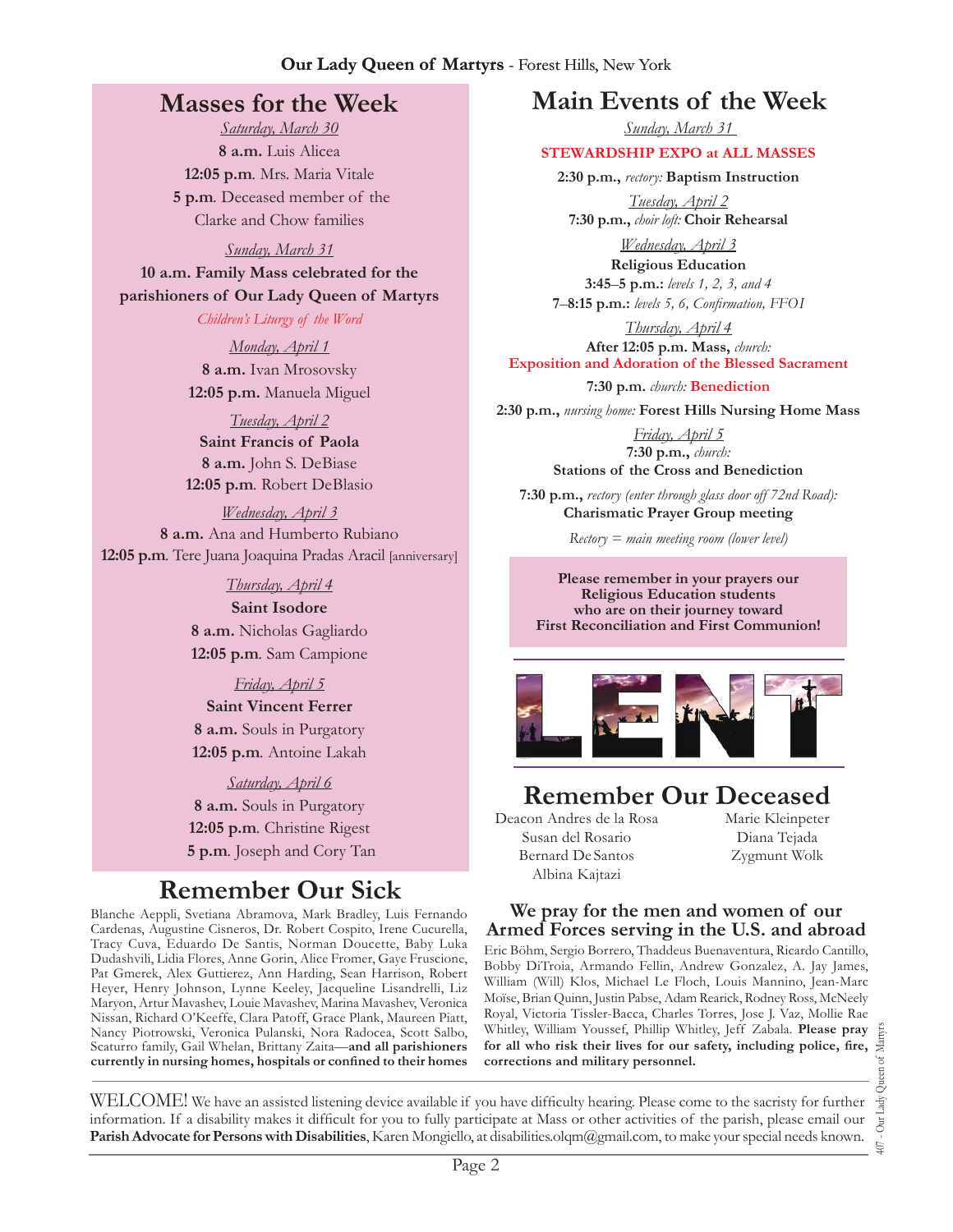# **Sunday Mass Assignments Order of Mass**

### **Saturday, March 30**

*5 p.m.* 

 *Celebrant:* Father Cunningham *Lectors:* Belinda Kotin, Helen Errera *Leader of Song:* Joe Annese *EMHCs:* Kathy Scapp, Mark Scapp, Yorke Mizelle

### SUNDAY, MARCH 31

### *8:30 a.m.*

*Celebrant:* Father Passenant *Lectors:* David Lee, Gina Warshaw *Leader of Song:* Joe Annese *EMHCs:* Ernie Foli, Jack Butera, Richie Perl

### *10 a.m.*

### *Celebrant:* Father Cunningham

*Lectors:* Judith Balasubramaniam, Ray Bendana *Leader of Song:* Joe Annese *Children's Liturgy of the Word:* Edith Kealey *EMHCs:* Karen Nassauer, Frank Schaefer, Pat Abes

### *11:30 a.m.*

*Celebrant:* Bishop Sanchez *Lectors:* Irma Cruso, Jonathan Rodriguez *Leader of Song:* Paula Rocheleau Hernández *EMHCs:* Joe Cardenas, Alicia Cardenas, Aracelly Torres

### *1 p.m.*

*Celebrant:* Father Antonin *Lectors:* Noila Johnson, Siobhain Kandra *Leader of Song:* Jennifer Gliere *EMHCs:* Maria de Jesus Aguirre, Al Smith, Bettyanne McDonough

*Members of the Altar Server Society at all Sunday Masses*

**Thank you to all those who serve as ushers**

# MASS BOOK OPEN

The 2020 Mass Book officially opens on April 2nd. Daily Mass intention forms are available in the back of the church for you to take today.

You may drop off your completed Mass intention forms at the rectory office during business hours this week. A copy of your Masses will be mailed to you as soon as they are recorded.

**Fourth Sunday of Lent**  *Cycle C—Choir Mass at 11:30 p.m.* 

**Entrance** *Missal #121—*"Again We Keep This Solemn Feast"

**Mass Parts:** "People's Mass" (*Vermulst)*

**First Reading** *Missal pg. 91—*Joshua 5:9a, 10-12

**Responsorial Psalm**—Missal pgs. 91

**Second Reading** *Missal pg. 92—*2 Corinthians 5:17-21

**Gospel** *Missal pgs. 92-93—*Luke 15:1-3, 11-32

**Homily**

**Offertory** "God So Loved the World"*(J. Stainer)—Choir Missal #619—*"You Gather In the Outcast"

**Communion** "Ave Verum" *(E. Elgar)—Choir* Organ Meditation *Missal #596—*"Christ, Be Our Light"

**Closing Hymn**

*Missal #135—*"The Glory of These Forty Days"

# **Second Collections**

›› Today's second collection is for our Pastoral Care ministry. There is also an envelope for the Catholic Relief Services. ›› Sunday, April 7, the second collection will be for the Easter Flowers. There is also an envelope for the maintenance of the building that houses OLQM Catholic Academy.

›› Please use the blue envelope at any time to contribute to the Parish Endowment Fund or, at our Parish Giving portal, select Blue Envelope from the pull-down menu. More at ourladyqueenofmartyrs.org/blue-envelope.

# April 6 & 7 at All Masses

### **Make an In-Pew Commitment**

At next week's Sunday Masses we will show a video and ask for in-pew pledges to the Annual Catholic Appeal using commitment envelopes that our ushers will hand out or texting "ACA" to 917-336-1255 from your phone. Your ACA contributions support the FAITH AND GOOD WORKS needed by people in our diocese. Consider either a one-time gift or a pledged amount you can pay monthly until December 31st. Thank you.

# STATIONS OF THE CROSS<br>FRIDAYS DURING LENT AT 7:30 P.M.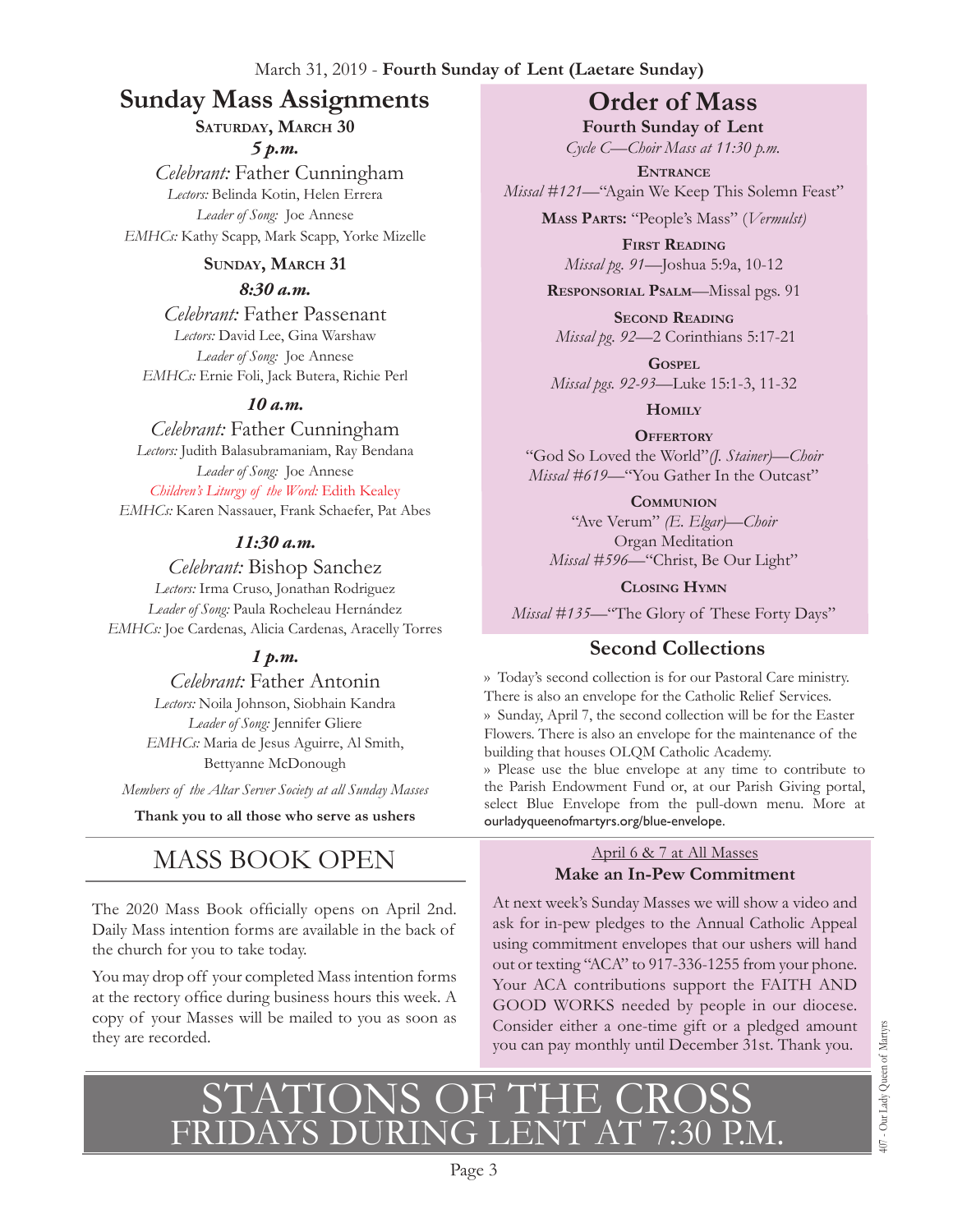Our Lady Queen of Martyrs volunteers are available at the back of the church today to answer your questions about joining any of our ministries.

Our Lady Queen of Martyrs gives us a unique opportunity to serve God. The fact is, without volunteers, OLQM would not be able to offer our various ministries and liturgies.

Stewardship is both hard work and heart work because it implies a little bit of sacrifice. Sacrifice might sound a bit too severe or serious a word, but it all boils down to helping one another. This makes for a more vibrant worship community.

Among the ministries that are represented this weekend:

**Charismatic Prayer Group.** Members engage in spontaneous prayer, scripture reading, and the exercise of charismatic gifts, along with occasional bus pilgrimages to shrines.

**Ministers of Hospitality (Ushers).** You know their faces! They welcome members of the congregation at each Mass,

### **Student Honors**

These students from our parish or parish academy are cited for their academic achievements. Congratulations to all for honors earned!

**Dominican Academy**

President's List: **Grace Marks, Gabriella Montalvo** Principal's Honor Roll: **Tiffany Wu, Emily Kerrigan, Angelica Torres** 

**St. Agnes Academic High School** First Honors: **Grace Sonnenberg**

### Have trouble fitting prayer in?



In his new book, popular author Deacon Greg Kandra helps us realize the importance of prayer and offers practical tips for making it a part of each day. Learn how to have constant communica-

Get your copy at The Word Among Us or Amazon

make the various processions more effective and efficient, take the various collections, and distribute the weekly church bulletins.

**Stewardship.** Our mission is cultivating stewardship and discipleship as a way of life in our parish, with respect to time, talent, and treasure.

**Sunday Morning Faith-Sharing.** A continuation of the ARISE Together in Christ faith-sharing group, they join together to develop a closer relationship with Christ, grow in community, and reach out in service to others.

**Worldwide Marriage Encounter.** Through weekend experiences for good marriages, we work to strengthen communication and nurture a deepened appreciation of the Sacrament of Marriage.

Brothers and sisters in Christ, let's make time to serve God. See what you can do to help. You can find a complete list of all our parish ministries at our website: **<www.ourladyqueenofmartyrs.org/ministries>-2019**

—David Lee, OLQM Stewardship Committee



Recent Happening—(*L to R) Rabbi Yosef Mendelson from Machane Chodosh synagogue in Forest Hills, Police Officer John Maser, and Bishop Sanchez at the Police Clergy Breakfast on Wednesday, March 13 at One Police Plaza in Manhattan.*

**Bereavement Support Group** offers help and healing for the hurt of losing a loved one. Meeting **Monday evenings, 7**–**9 p.m. April 15** (note change to one meeting date in April), **May 6 & 20, June 3 & 17.** If interested in attending, please contact the rectory at 718-268-6251 or email group facilitator, Commissioned Lay Pastoral Leader Yorke Mizelle, at [ymizelle@nyc.rr.com.](mailto:ymizelle@nyc.rr.com)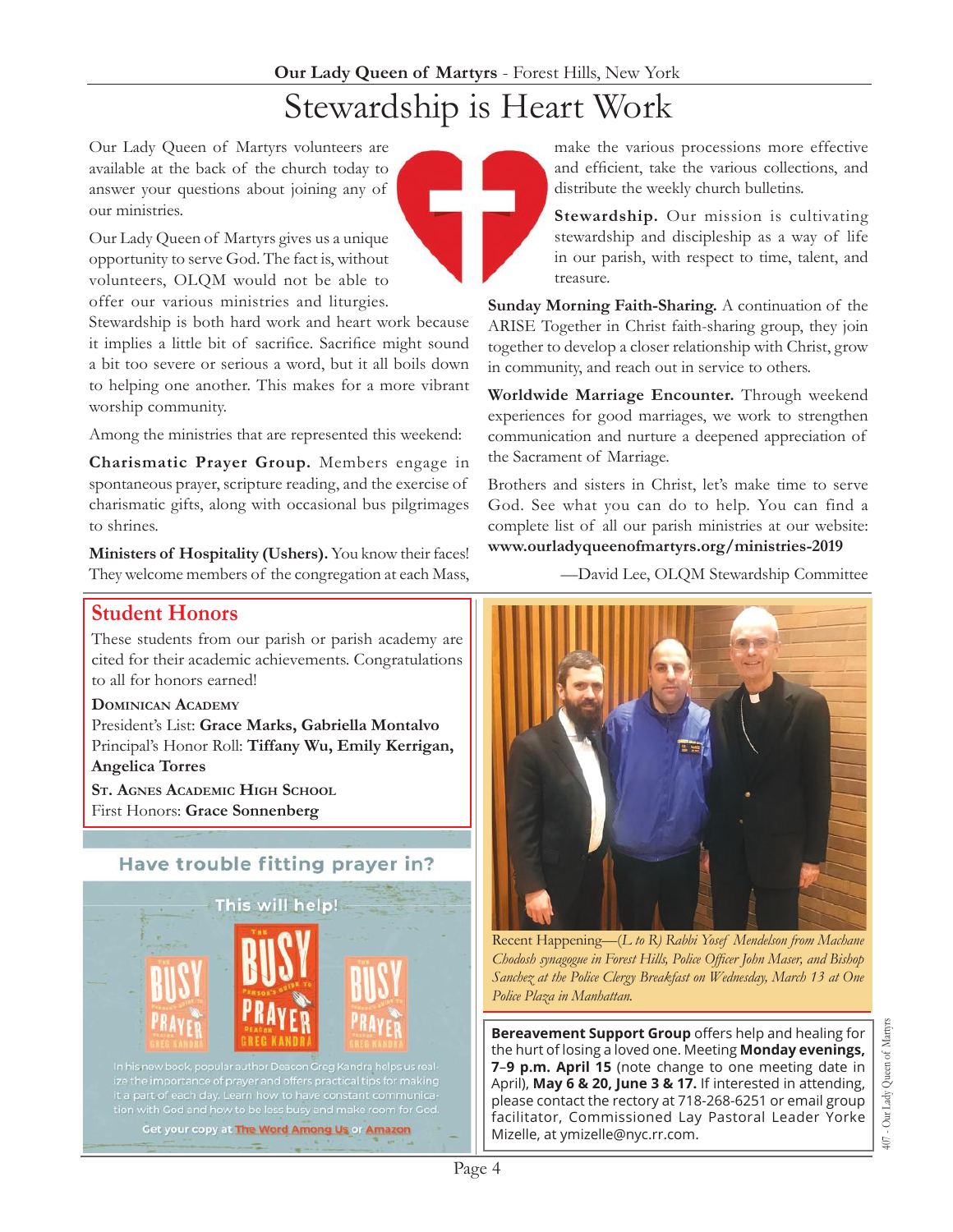

The Annual Catholic Appeal supports the daily work of our church throughout Brooklyn and ual Catholic Queens in ways no one parish can accomplish alone. Catholic Charities; Hospital, College and Prison Chaplains; the Diocesan

Vocations Office; Catholic Migration Services; Office of Faith Formation; the Futures in Education Scholarship Foundation all these programs rely on your ACA support.

You can give using envelopes in the church or online: **[www.catholicfoundationbq.org/annual-](www.catholicfoundationbq.org/annual)catholic-appeal.** Or make a pledge from your phone by texting "ACA" to 917-336-1255.

Remain assured gifts to the ACA cannot be used in the settlement of abuse claims or for anything other than their intended purpose to support the Catholic service-oriented organizations listed above.

## **About Today's Special Collection for Catholic Relief Services**

We are taking a collection on behalf of the American Bishops' overseas work. Most of you know of Catholic Relief Services from its good works around the world helping the poor and vulnerable overcome emergencies, earn a living through agriculture, and access affordable health care. Lesser-known church programs that carry out important international relief and solidarity efforts are the Office of Social Development and World Peace, Pastoral Care Services for Migrants and Refugees, and the Apostleship of the Sea. All are funded thanks to donations from Catholics around the country in this annual collection. To the extent possible, please be generous.

**Divine Mercy Pilgrimage**  Sunday, April 28 with the OLQM

Charismatic Prayer Group

**Bus departs 6:30 a.m.** (sharp) from Our Lady Queen of Martyrs Church for the **National Shrine of the Divine Mercy** in Stockbridge, Massachusetts. **Cost: \$55/person.**  Wear good walking shoes and please reserve early.

Tickets are first come, first serve. Please call any one of these prayer group members:

Cely De Borja 718-255-1654 or 347-743-2304 Cecile Mendoza 347-453-4147 Virgie Punto 917-770-0897 Nellie Milite 718-704-3862 Marlyn Pagmanua 347-791-4398

### See Today's Bulletin Insert

### **Sponsors Wanted for OLQM Catholic Academy Spring Bash and Walk-a-Thon**

### **Earlier contributions receive greater value!**

Sponsorships and donations of goods to raffle that are received by April 5 will be recognized in the Spring Bash program, banner, and Field Day/Walkathon T-shirts. Contributions received after April 5 and before April 26 will be listed on the Field Day/Walkathon T-shirts and banner. Use the form in today's bulletin.

For questions, please contact either Martha Kuzma ([marthakuz@gmail.com](mailto:marthakuz@gmail.com) 917-687-3719), Fritzie FulayPanganiban ([ffulay@gmail.com](mailto:ffulay@gmail.com) 718-490-9729), or call the school at 718-263-2622.

|                                                                                                | March 24   |
|------------------------------------------------------------------------------------------------|------------|
| Candle Offerings                                                                               | 1,922.00   |
| 1st Collection                                                                                 | 9,612.43   |
| 2nd Collection (winter fuel)                                                                   | 3,619.00   |
| Online Parish Giving                                                                           | 1,160.00   |
| Mail In                                                                                        | 225.00     |
| <b>TOTAL</b>                                                                                   | 16,538.43  |
| Weekly Income Needs*                                                                           | 21,250.00  |
| Surplus/(Deficit)                                                                              | (4,711.57) |
| * Amount needed weekly to meet church expenses. Figures are unaudited.                         |            |
| <b>Your Generous Donations to Father</b><br><b>Fitzsimmons &amp; the Montfort Missionaries</b> | 8,388.00   |
|                                                                                                |            |

**Weekly Collections**

Please remember the Roman Catholic Church of Our Lady Queen of Martyrs in your will and estate planning. Contact Bishop Sanchez or Father Passenant at 718-268-6251.

### **By Email** Rectory Office: **rectoryolqm@aol.com** Pastor's Office: pastorolqm@aol.com Administrator's Office: admn.olqm@yahoo.com Bulletin Subjects: olqmcomm@aol.com OLQM Catholic Academy info@olqmca.org Pastoral Care Office: dfport@gmail.com Religious Education Office: olqmreled@gmail.com Deacon Greg Kandra: dcngreg@gmail.com Disabilities Advocate [disabilities.olqm@gmail.com](mailto:disabilities.olqm@gmail.com)

### **Contact Us**

**By Telephone** Rectory Office: **718-268-6251 Emergency** (last rites) 718-810-9788 (*after office hours)*

OLQM Catholic Academy: 718-263-2622

Religious Education Office: 718-263-0907

OLQM Charity Outreach: 718-268-6251, ext. 43

### **Online**

407-Our Lady Queen of Martyrs 407-Our Lady Queen of Martyrs www.ourladyqueenofmartyrs.org @OLQMChurch on Facebook, Twitter and Instagram OLQM Catholic Academy: www.olqmca.org